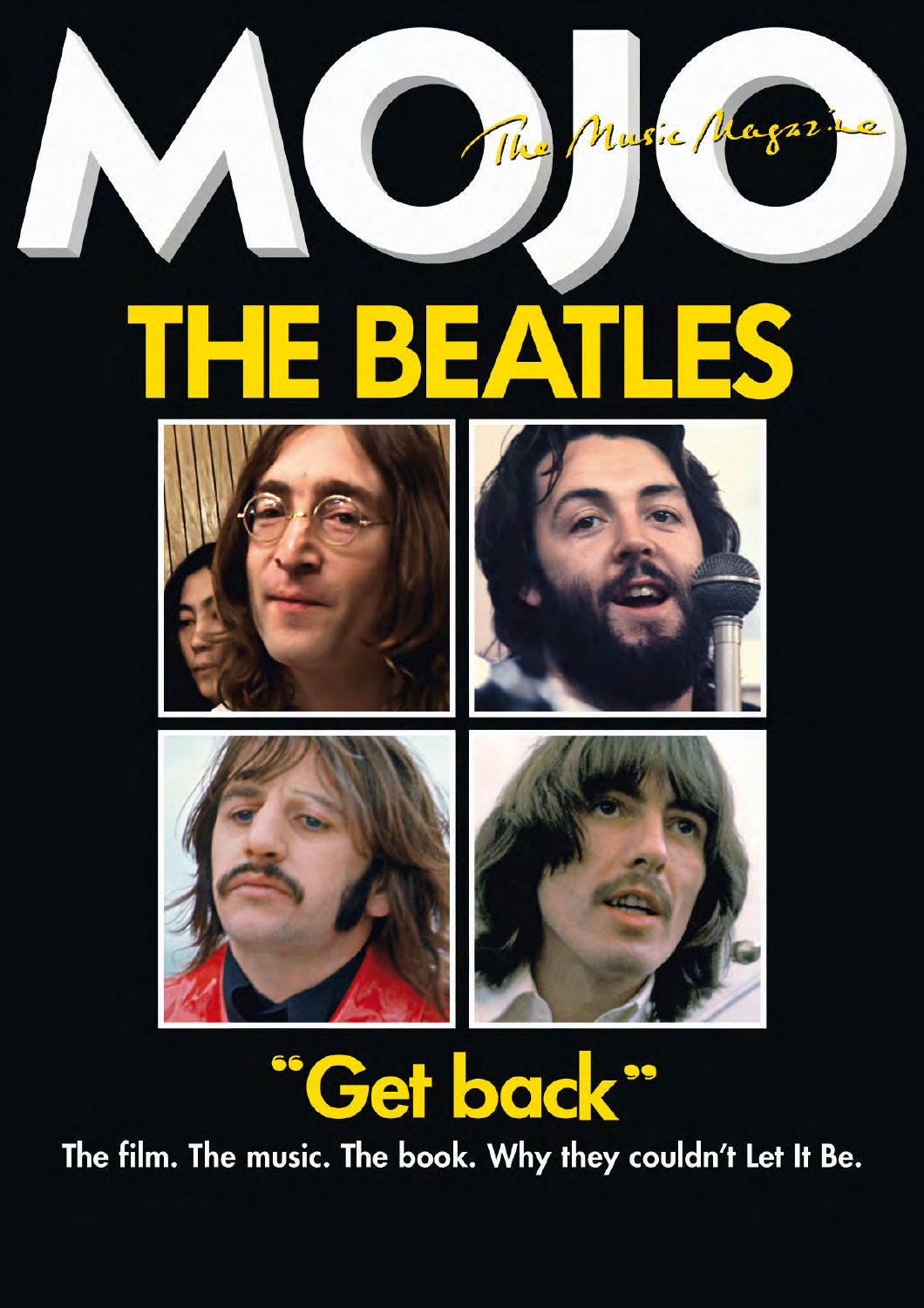## CONTENTS

#### **LONDON + MEMPHIS + IRISH CHANNEL**

**NOVEMBER 2021** 

**Issue 336** 

#### **FEATURES**

- **36 TORI AMOS** From piano prodigy to subversive star to cultdom in Cornwall, she's gone her own way: "Just because you can fill a slot, doesn't mean that you should..."
- **42 THE METERS** The New Orleans funk pioneers thrived on telepathy and fell out over business. Now lost music from their midst is a reminder of their bewitching genius.

#### **48 PRIMAL SCREAM**

Thirty years on, how Screamadelica got on one, turned 'indie' upside down... but exacted a high price. "It goes to show just how fragile we all are."

**52 PATTI SMITH Her** 

irresistible rise, punk rock, Dylan and Hendrix, by bandmate Lenny Kaye. An extract from his new book about rock's most incandescent flashpoints.

**58 GENESIS** Exclusive interviews with Mike, Tony and Phil. How they survived Peter Gabriel's exit to become stadium stars. Why their latest tour is likely their last.

"He revolutionised

his artform, and influenced the wider world in ways still being fathomed."

**LEE 'SCRATCH' PERRY, R.I.P., P114** 



#### **64 ENDLESS BOOGIE**

The rock riff as atavistic prayer, as mastered by an über-record junkie and his pals. "It's crude," they tell David Fricke, "and very difficult to do."

#### **COVER STORY**

#### **68 THE BEATLES HOW**

the upcoming Get Back films, and a brand new audio package, will make you rethink Let It Be, the album and its context. With Paul McCartney, Peter Jackson, Glyn Johns, Michael Lindsay-Hogg and more.

MOJO 3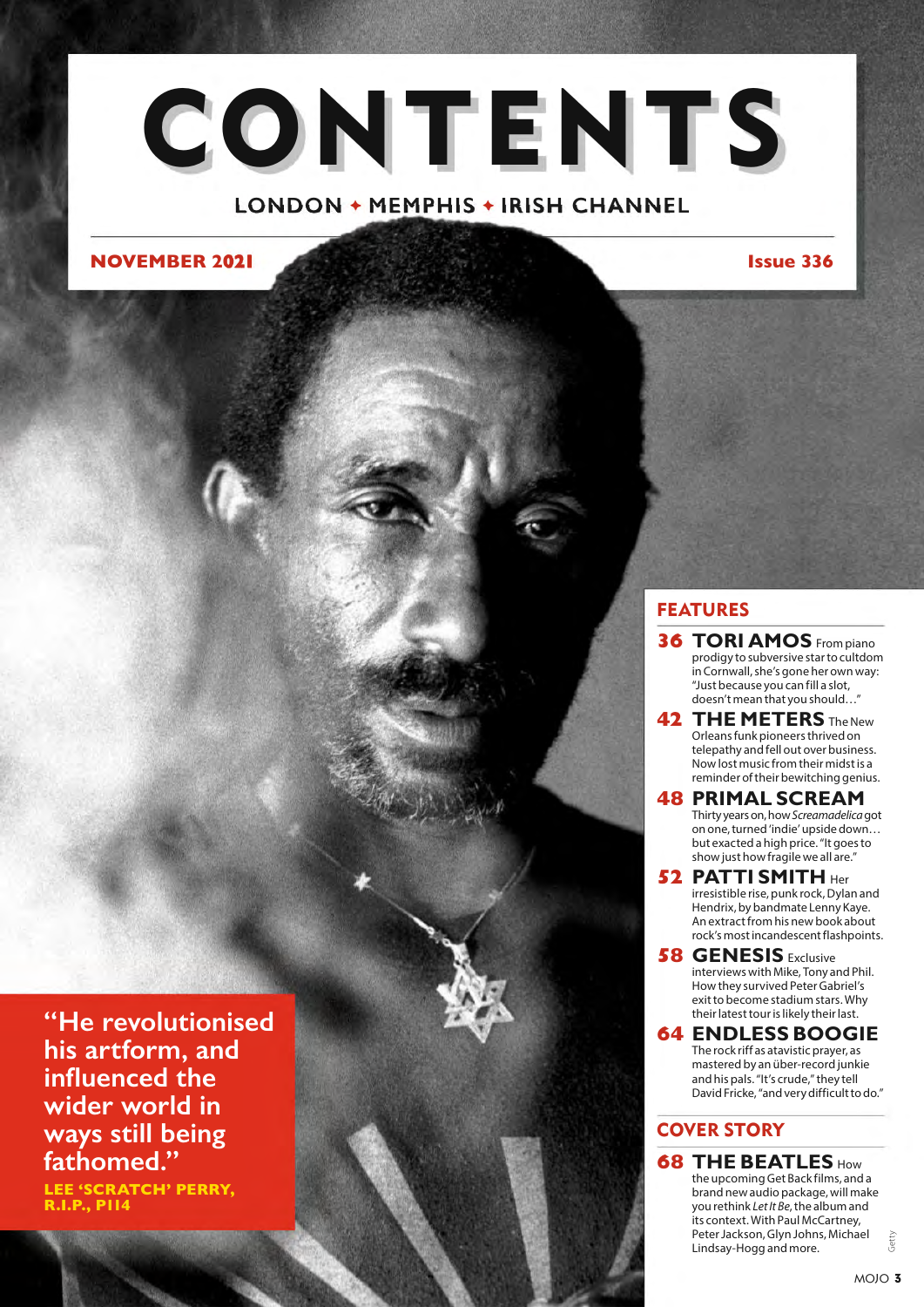**Circuit Des Yeux's Haley Fohr gets** airborne: Albums, page 90.







#### **REGULARS**

9

- **ALL BACK TO MY PLACE** Snail Mail, Don McLean and Barry Adamson rave over their ultimate tracks. But who's the Mungo Jerry nut?
- **114 REAL GONE** Lee 'Scratch' Perry, Don Everly, Nanci Griffith, Tom T. Hall and many more, thanks for everything.
- **120 ASK MOJO** Who played live with just a minute's notice? Read on and find out!
- **122 HELLO GOODBYE** From the happiest days to heartbreak: Maggie Bell recalls the beginning and end of Stone The Crows.

#### **WHAT GOES ON!**

- 14 **CHARLIE WATTS** Over six pages, Mat Snow says farewell to the Stones' irreplaceable, ever-swinging drummer and his idiosyncratic genius. Plus, Charlie's finest beats, and memories of personal encounters.
- 20 **LITTLE STEVEN** Stevie Van Zandt has written his memoir, Unrequited Infatuations. We get the lowdown from the man himself on rock, soul, Springsteen and the buffoons still running the world.
- 22 **BIG THIEF** The Brooklyn indie four stretch out on a new 20-track album. Expect bombast, country, serenity and mikes made out of plastic fruit, they tell us.
- **ROGER TAYLOR In Confidential** 24 mood, Queen's drummer talks lockdown bursts of creativity, outsiderdom and when he nearly formed a band with Mick Ronson and Ian Hunter.
- 28 **SHEL TALMY** He was the feedback king of punchy production who directed early classics for The Who and The Kinks. But where's he been for the past 50 years? Cult Hero Shel tells all!

#### **MOJO FILTER**

- **NEW ALBUMS** The War On Drugs 82 still chasing the dream, plus My Morning Jacket, Tricky's Lonely Guest and many more.
- **REISSUES** Joni Mitchell's second 96 archive dive, The Charlatans, Fania and more.
- **108 BOOKS** Shane MacGowan's furious devotion, Barry Adamson's memoir and more.
- **SCREEN** Todd Haynes's "immersive" H2. documentary on The Velvet Underground.

#### THIS MONTH'S CONTRIBUTORS INCLUDE...



#### **John Harris**

John has been writing for MOJO for 20 years, as well as covering politics at The Guardian. He's just had the fascinating experience of editing down hours of conversation caught during The Beatles' early 1969 sessions for the thumping official book that accompanies the new Get Back films. Read his findings from page 68.



#### **Lenny Kaye**

19835261651

<u>Keep moving</u>

Drugs, Lead

on: The War On

Album, page 82

Lenny is an American quitarist, composer, record producer, writer, founding member of Patti Smith And Her Band, and the compiler of Nuggets, arguably the most influential compilation album ever. His new book, Lightning Striking, tracing the key flashpoints in rock'n'roll history, is extracted from page 52.

**Janelle Barone** An illustrator based in Melbourne, Janelle Barone loves to tell visual stories and make everyday things more intriguing. She illustrates this month's Lead Album on page 83 and you can find a range of her editorial and commercial work at: www. janelle-barone.com or follow her on Instagram: @janelle.barone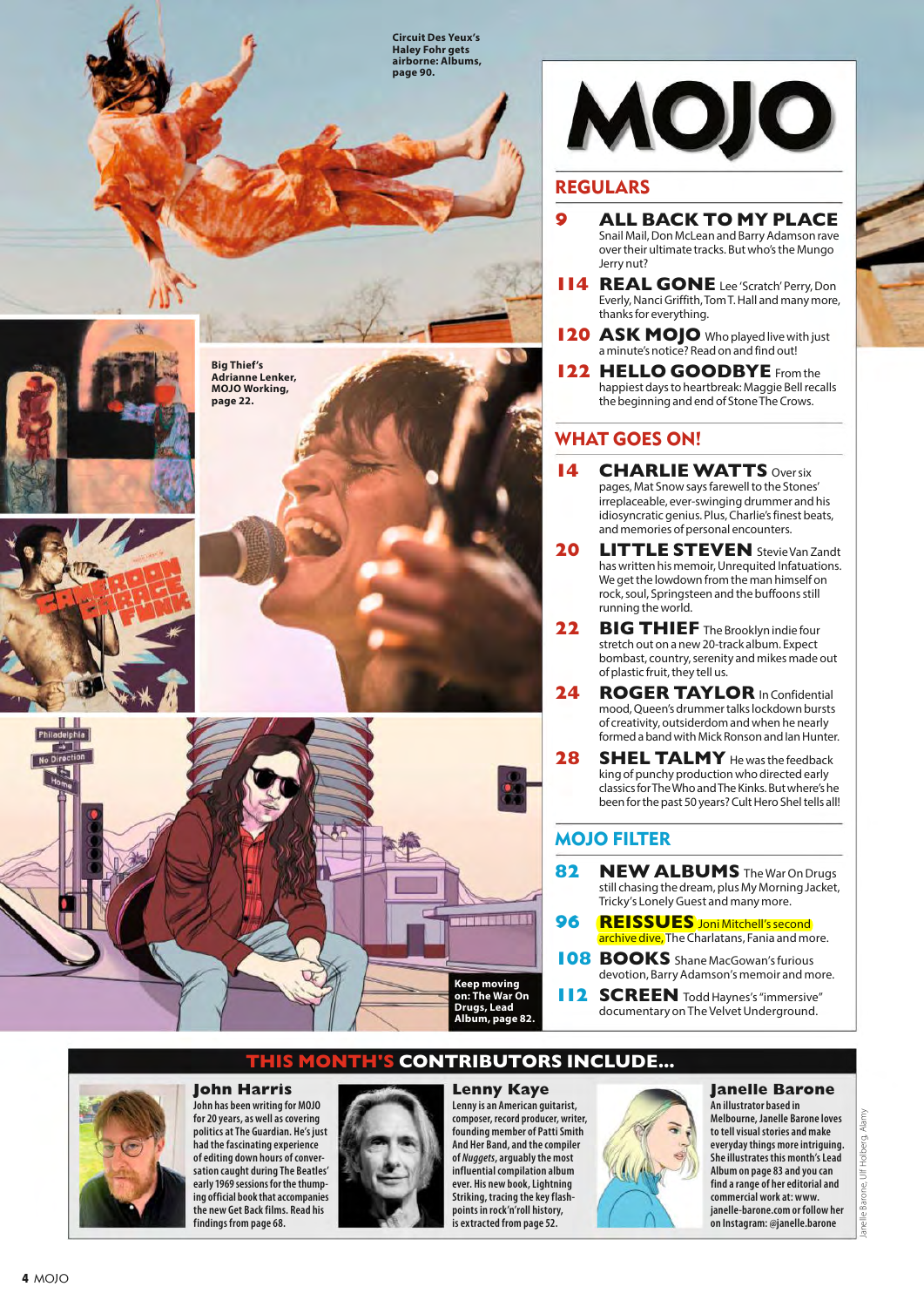### **Chelsea mornings** to Sunset pigs

In the solo years that forever cemented the image of Joni Mitchell, what was she keeping from us? Asks Jim Irvin.

#### **Joni Mitchell** \*\*\*\*

Archives - Vol. 2: The Reprise Years (1968-1971) RHINO. CD/DL/LP

BLAME BOB DYLAN. The man with buried treasure in every corner. His hugely successful Bootleg Series (itself 30 years old this year) has spawned high demand for the vault openings of the worthies. Neil Young eventually saw the benefit of showing his workings. Now Joni Mitchell is doing it.

Yet, although Joni is often spoken of as Dylan's equal – not least by herself – I don't sense in her fans the same desire that haunts the Bobnuts, the desire to get to the bottom of the mystery. And she doesn't have the numerous, mythologised, completebut-abandoned projects that litter the output of

capricious ol' Neil Young. Most Joni fans I know are content to wallow in her marvellous, officially sanctioned catalogue because, going by the material in this bigger-than-it-need-be collection, Joni, unlike Dylan, has mostly been an astute judge of her best work. She has a painter's instinct for knowing what mark to make and when to leave the canvas alone, she has clarity of tone and conjures pin-sharp imagery. If Dylan is all about sprawl and obfuscation, Joni is surely about concision and aptness. Therefore, faced with five CDs of imperfection and repetition, it's tempting to ask: what's the point of all this?



**STORY:** • This is the second volume in Joni's Mitchell's careerspanning and maybe career-closing Archive series, gathering the



"You can hear Joni implicitly making decisions throughout."

throughout this collection. A song called Jeremy is demoed, played live and recorded for Song To A Seagull, but never released. It's a bleak ditty about someone jailed for drug use, and maybe she realised that her take on crime and punishment was a little romanticised, a little patronising. She records Conversation for both Song To A Seagull and Clouds and rejects it both times. This, with previously discarded songs Blue Boy and The Priest, finally makes it onto Ladies Of The Canyon, but it's one of her duller songs. Part of her knew that.

There's a fine recording from early 1969 at Carnegie Hall ("It's long way from Saskatoon, Saskatchewan..."). The sound is good and there are several striking moments, like a medley of Circle Game and Little Green, the former an early, perfect lyric, the latter, a heartbreaker, as we know, but here a work-in-progress with a clunky chord shift in the ascent to the title line. And there's a delightful cover of Dino Valenti's love anthem, Get Together, where she reharmonises the melody, slightly throwing the

crowd she's asked to sing along. This show is worth hearing.

An earlier concert recording, from Le Hilbou Coffee House, Ottowa in March 1968, was recorded by Jimi Hendrix. (From his diary: "Talked with Joni Mitchell on the phone. I think I'll record her tonight with my excellent tape recorder, knock on wood... hmmm... can't find any wood... everything's plastic.") Once you've gotten over that crazy detail, it's unremarkable next to the Carnegie Hall show. However, a complete BBC Live In Concert recorded in December 1970, where she is joined by current old man James Taylor, is splendid, and demonstrates a marked leap forward in her sound. The way Taylor takes over the introductions once he comes on is notable: "Here's another song Joan wrote..."

Less fascinating are the scrappy tapes recorded in her friend Jane Lurie's apartment in New York's Chelsea district (as in "Woke up, it was a Chelsea morning"), including performances where her voice is inaudible, and bits of conversation you won't listen to much. Some off-air fan recordings of a John Peel session for the BBC, with stalwart British arranger John Cameron (Donovan, Bobbie Gentry) providing accompaniment are disappointingly lo-fi, though they offer an interesting anomaly: early Joni with a backing group.

Indeed, the enduring image of Joni Mitchell - flaxen-haired, flutey-voiced hippy goddess alone with her guitar or piano effectively only lasted for the few years covered by this box. Once she'd switched to Asylum Records – and after the transitional For The Roses, a more oblique Blue - she landed on her future direction with the jazz-burnished sophistication of her second masterpiece, Court & Spark, a truer direction for a woman nearing 30, raised on Lambert, Hendricks & Ross, who loved to dance. The new style required skilled, supple musicians around her. She'd never again go back to being alone in the studio. The box promises to be a handsome object (only digital files of the music were available to review) and if you're a Mitchell completist or just love owning stuff, it looks like a winner. But for the casual listener, there's rather too much here that gets in the way of the things you might wish to hear again. Team Joni could, and should, boil it down to a single disc of highlights that would make a worthy companion to the regular albums, and display the focus her fans have come to expect.

demos, outtakes, some audio vérité and three complete concert recordings (recorded by Reprise, the BBC and, er, Jimi Hendrix) from the period she was releasing records for Repriseher first four albums. Features 122 tracks, 87 songs, the rest are introductions and documentary. The complete 5-CD set is also being released digitally. A 10-LP vinyl edition will be limited to 4,000 copies.

a couple of *Blue's* other tracks. She also dropped the fine Urge For Going, her "protest song at the coming of winter". Each of the 10 she chose brought something unique to the table. Arguably, these wouldn't have. Shelving them helped make *Blue* perfect. As did abandoning an alternative approach to River, a copper-bottomed masterpiece, but here with oddly tentative French horns burbling at the end. They make it more Christmassy, perhaps, but otherwise add little value. Removing them was a smart decision. You can hear Joni implicitly making such assessments

Well, obviously, it's fascinating to hear

things that have entered into legend, like

her pitch for the title song to the movie,

of Everybody's Talkin', so someone was

right not to pursue it. There's a beautiful

unreleased song, Come To The Sunshine

(not the Van Dyke Parks tune), and the

legendary Hunter, discarded from Blue.

subtle drumming, Carey style, it feels

instantly familiar, but also too close to

With its multiple strummed acoustics and

Midnight Cowboy. It's here in two demos,

one a bit awkward, one more assured. Not

bad, but hard to imagine it having the impact

 $\odot$